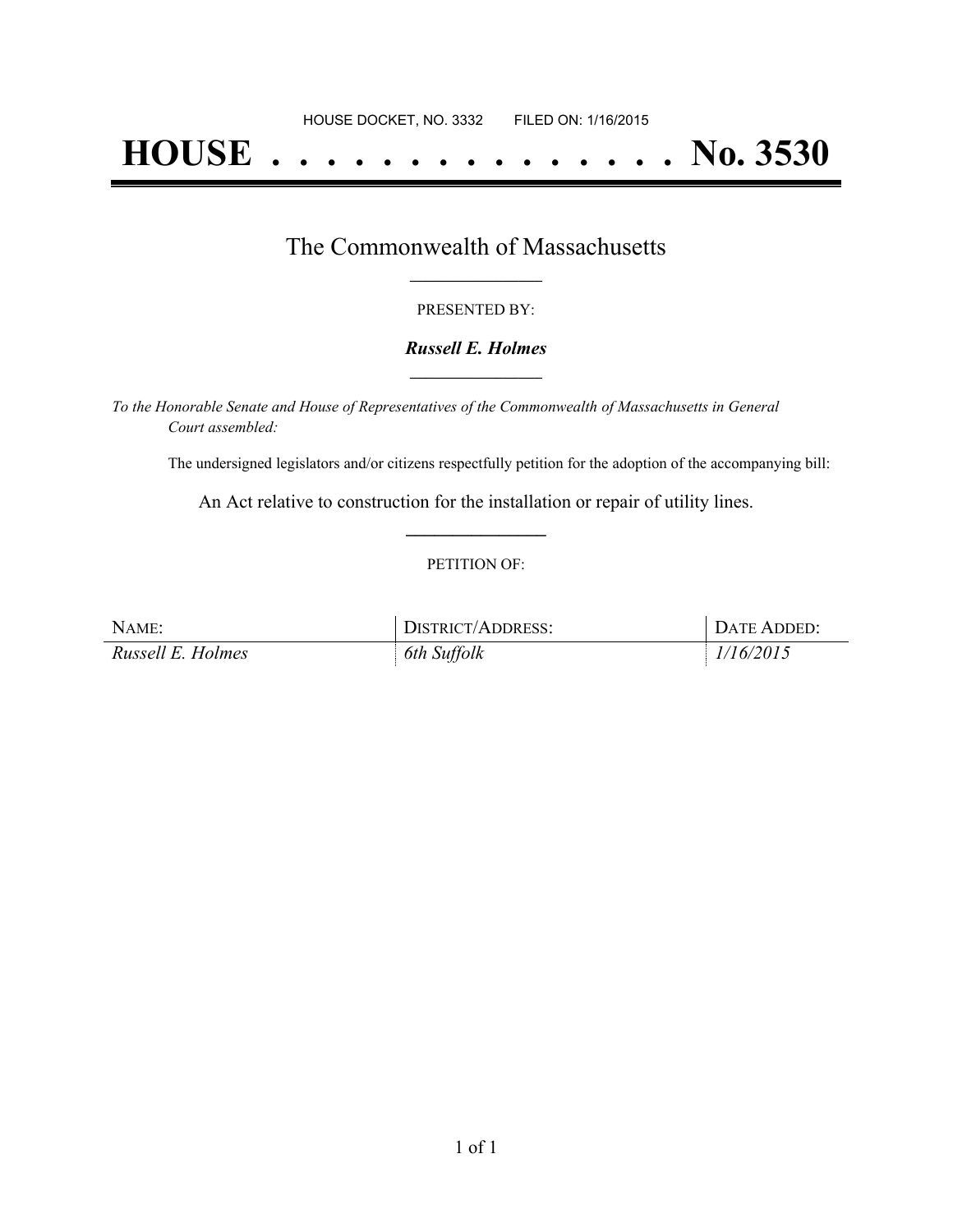## **HOUSE . . . . . . . . . . . . . . . No. 3530**

By Mr. Holmes of Boston, a petition (accompanied by bill, House, No. 3530) of Russell E. Holmes for legislation to require notification to owners of real estate in areas scheduled for certain public utility construction. Telecommunications, Utilities and Energy.

## The Commonwealth of Massachusetts

**In the One Hundred and Eighty-Ninth General Court (2015-2016) \_\_\_\_\_\_\_\_\_\_\_\_\_\_\_**

**\_\_\_\_\_\_\_\_\_\_\_\_\_\_\_**

An Act relative to construction for the installation or repair of utility lines.

Be it enacted by the Senate and House of Representatives in General Court assembled, and by the authority *of the same, as follows:*

| $\mathbf{1}$   | SECTION 1. Section 70 of chapter 164 of the General Laws, as appearing in the 2012                |
|----------------|---------------------------------------------------------------------------------------------------|
| $\overline{2}$ | Official Edition, is hereby amended by adding the following sentence: At least 14 days before     |
| 3              | digging or opening the ground pursuant to this section, the gas company shall provide written     |
| $\overline{4}$ | notice of the time and expected duration of the construction to owners of real estate abutting or |
| 5              | within 100 feet of the location where the gas company is authorized to dig or open up the         |
| 6              | ground.                                                                                           |
| 7              | SECTION 2. Section 20 of chapter 165 of the General Laws, as so appearing, is hereby              |

8 amended by adding the following sentence:- At least 14 days before digging or opening the

9 ground pursuant to this section, the corporation shall provide written notice of the time and

10 expected duration of the construction to owners of real estate abutting or within 100 feet of the

11 location where the corporation is authorized to dig or open up the ground.